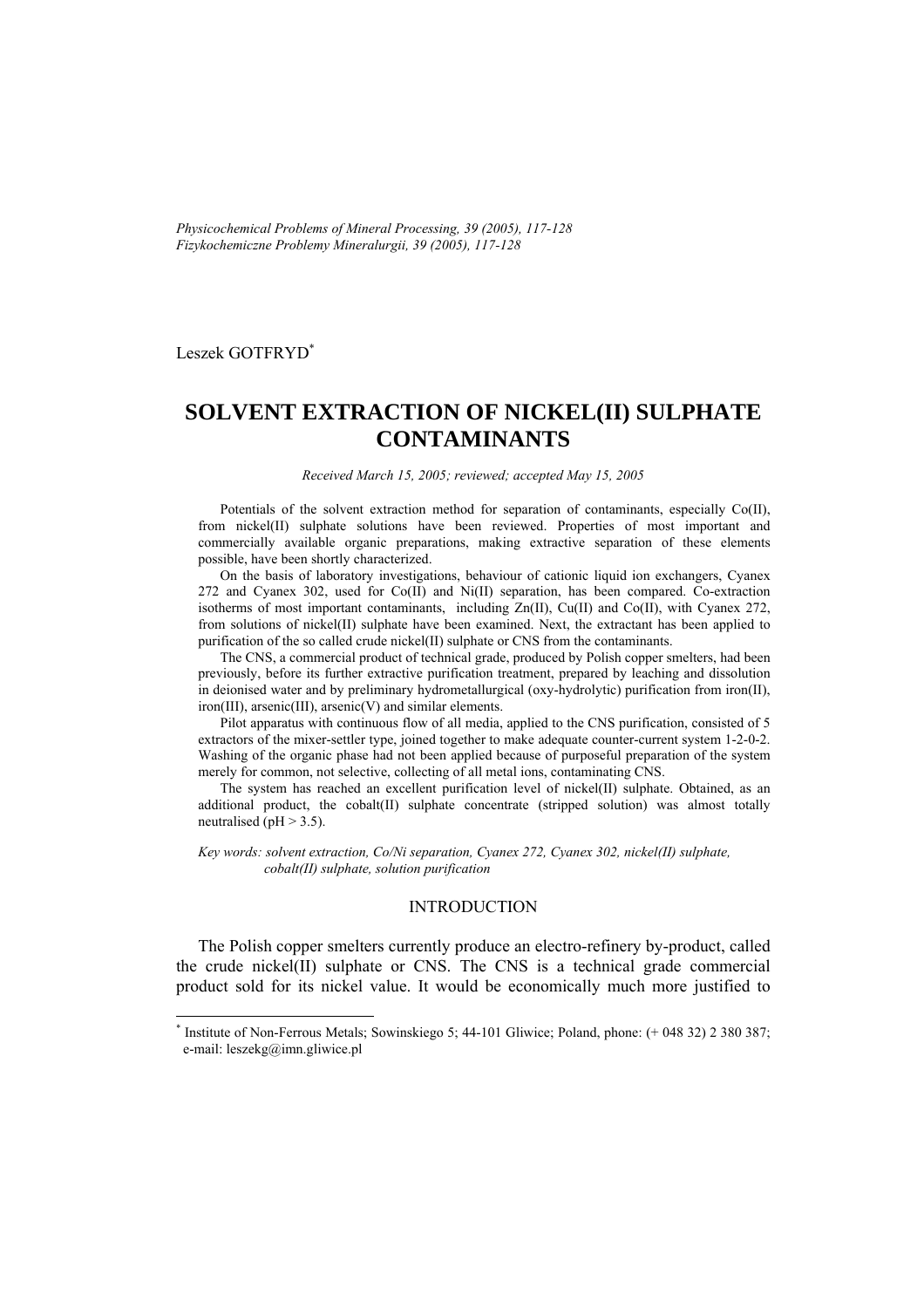separate pure NiSO<sub>4</sub> from contaminants, typically zinc(II), iron(II), copper(II) and cobalt(II) and make a further use of both nickel(II) and cobalt(II) sulphate concentrates obtained, to produce pure nickel(II) and pure cobalt(II) salts on the premises.

The goal of this work was to obtain  $Ni(II)$  and  $Co(II)$  concentrates from the CNS by solvent extraction technique. Features of this technique, when liquid cationic ion exchangers are used, create possibilities for sequential separation of the heavy metal simple ions in aqueous solution of their salts, for example sulphates, nitrates or diluted chlorides. They can be separated using the step by step approach or in bulk in arbitrarily limited extent (e.g. sole  $Zn(II)$  or  $Zn(II)$  with Cu(II) or  $Zn(II)$  with Cu(II) and  $Co(II)$ ) from the rest of heavy metal ions present and from a bulk of common lighter cations such as sodium(I), potassium(I), magnesium(II), ammonium(I) and similar. Additionally, all anionic contaminants (chlorides/sulphates, fluorides, cyanides, arsenates and further) are fully rejected, being completely ignored by extractant of a cationic type.

This author, following recent achievements of the hydrometallurgy, has applied solvent extraction of metals, to investigate and solve the basic aim – transformation of the CNS technical product into pure NiSO4 without loosing the chance to recover the remaining valuable metal salts.

## SELECTIVE EXTRACTION OF COBALT(II) IN THE PRESENCE OF NICKEL(II)

First suggestion of extractive power of di(2-etylheksyl)phosphoric acid (DEHPA) for Co(II)/Ni(II) separation has been made by Ritcey and Ashbrook in 1966 (Ritcey 1969). A few years later, working for Eldorado Nuclear Ltd. and Canadian Department of Energy, Mines and Resources (further known as CANMET) they worked out a viable technology for Co(II)/Ni(II) separation using the mentioned extractive system. It was quite sophisticated, involving 8 stages of extraction and 4 stages of stripping at elevated temperatures. A few plants had been operated on this technological basis.

In the middle seventies of the XX century a second separation process, called Falconbridge, has been developed. It was based on extractive properties of aliphatic amines (trioctylamine), which extract anionic forms of cobalt(II) - e.g.  $CoCl<sub>4</sub>$ <sup>-2</sup> from chloride aqueous solutions with a high selectivity. This idea was applied as a background of the SMMC Process (Sumitomo Metal Mining Co., Japan). Here, the nickel(II) and cobalt(II) chloride solutions, being the feed for selective extraction of Co(II), are obtained and preliminary purified from most of the contaminants by their common extraction from the sulphate solutions with the Versatic 911 (Shell Chemicals Co.) extractant. In those years Nippon Mining Co., within their NMC Process, exploiting initially the DEHPA (known in Japan as DP-8R, according to Daihachi Chemical Ind.), has changed it into Daichachi's PC-88A. This preparation (about 20-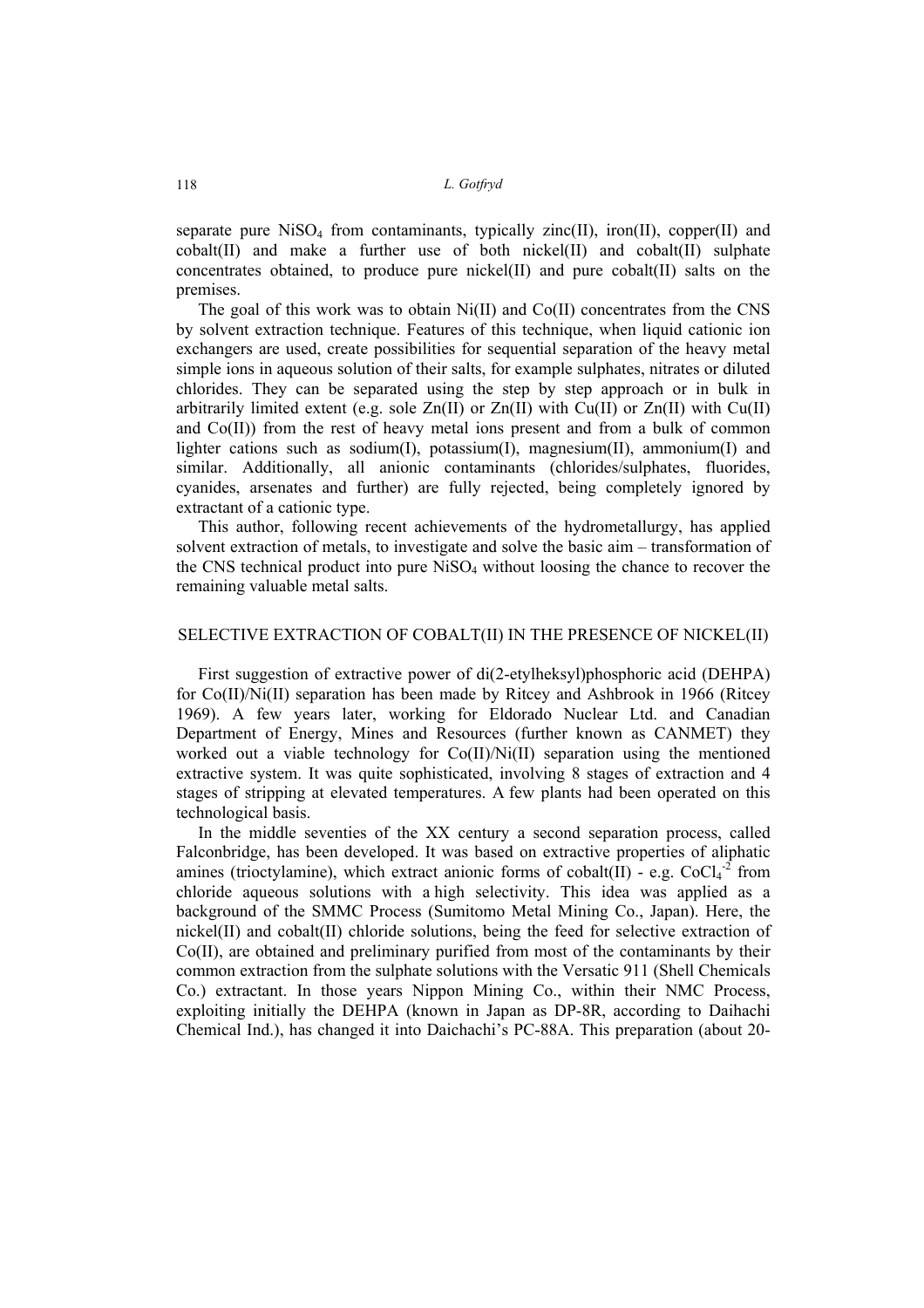fold more selective for Co/Ni separation) was based on alkyl-phosphinic acid. After short period, Shell Chemicals (SME 418 or earlier as RD 577) and Albright & Wilson (Ionoquest 801) have developed their own preparations for the same purpose and with similar formula. The main ingredient of all those was mono-2-etylhexyl(2 etylhexyl)phosphonic acid (Agatzini-L. 1997; Sole 1992; Tait 1993).

Nowadays, all mentioned reagents have been replaced with the Cyanex series (Am. Cyanamid Co. products): Cyanex 272, 302 and 301, distributed in Europe by Cytec Industries Ltd., France. The most important of them is Cyanex 272 – containing mainly bis(2,4,4-trimethylpentyl)phosphinic acid (76 %). Cyanex 302 and Cyanex 301 are its monothio- and dithio- derivatives. The last two, especially Cyanex 301, are not very stable in contact with Cu(II), Cd(II) and common oxidants. Table 1 illustrates great advantages of Cyanex 272 over earlier extractants (Preston 1983; Rickelton 1984). Additionally, Cyanex 272 almost does not extract calcium at the optimal for  $Co(II)$  extraction conditions (pH 5.0-5.5). This allow to avoid gypsum crystallisation in stripping-electrowinning circuits.

| Extractant    | οCo<br>Ni | pH of optimal | $\Delta$ p $H_{50\%}$ <sup>Ni-Co</sup> |         |  |
|---------------|-----------|---------------|----------------------------------------|---------|--|
|               |           | Co extraction | (20 °C)                                | (50 °C) |  |
| <b>DEHPA</b>  | 14        | $3.6 - 3.8$   | 0.35                                   | 0.70    |  |
| <b>PC-88A</b> | 280       | 5,0           | 1.21                                   | 1.48    |  |
| Cyanex 272    | 7000      | $5.3 - 5.5$   | 1.58                                   | 1.94    |  |

Table 1. Comparison of Co(II)/Ni(II) separation coefficients for various extractants

 $\beta^{C_{\rm Ni}}$  = coefficient of Co(II)/Ni(II) separation = D(Co)/D(Ni); D(M) = coefficient of metal ion (M) distribution = concentration of M in organic phase divided by concentration of M in aqueous phase;  $\Delta \text{pH}_{50\%}^{\text{Ni-Co}} = \text{pH}_{50\%}^{\text{Ni}} - \text{pH}_{50\%}^{\text{Co}}$ ;  $\text{pH}_{50\%}^{\text{Ni}}$  – so called "pH of half extraction of ion M"; that means for  $D(M) = 1$ .

Parameters β are not absolute and they depend on the pH value but they are useful for comparison of the abilities of extractants at fixed (individually optimal) conditions. Further physical and chemical data of the most important Co(II) extractants, are gathered and compared in Table 2 (Rickelton 1991; Rickelton 1992; Szymanowski 1997; Booklets)

Alkyl phosphonic and alkyl phoshinic acids as Co(II) extractants have one common and important disadvantage. If saturated to the level of 15-20  $g/dm^3$  Co(II) they highly increase their viscosity to over 150 cSt (even to 400 cSt). At such conditions mixing and pumping can be almost impossible. Maximal concentrations of extractants, and consequently of Co(II) extracted, should be limited to medium levels and/or elevated temperature should be applied to avoid problems of too high viscosity. The elevated temperature is moreover advantageous because the selectivity increases with rising of temperature.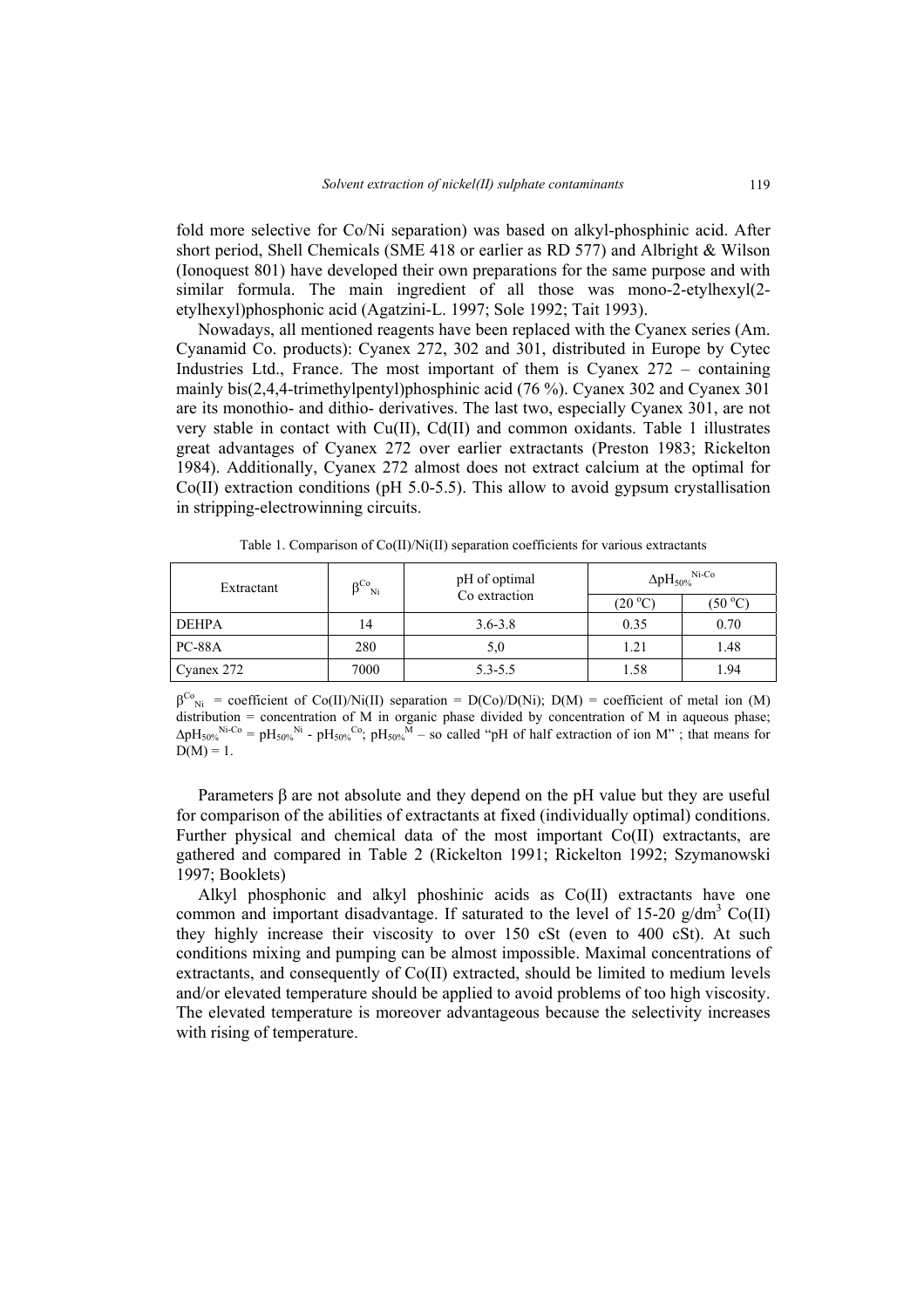| Extractant   | Main            | Molar  |        | Viscosity<br>Density          |      |       | Temp. [°C] of | Solub. |                                           |
|--------------|-----------------|--------|--------|-------------------------------|------|-------|---------------|--------|-------------------------------------------|
|              | ingredient      | weight | $pK_a$ | $\left[\frac{g}{cm^3}\right]$ | [cP] | melt. | boil.         | 1gn.   | in $H2O$<br>$\left[\text{mg/dm}^3\right]$ |
| Cyanex 272   | $R_2PO(OH)$     | 290    | 6.37   | 0.91                          | 142  | $-32$ | >300          | 108    | 16                                        |
| Cyanex 302   | $R_2PS(OH)$     | 306    | 5.63   | 0.93                          | 195  | $-20$ | 205           | 96     | 3                                         |
| Cyanex 301   | $R_2PS(SH)$     | 322    | 2.61   | 0.95                          | 78   | $-34$ | $220*$        | 74     |                                           |
| <b>DEHPA</b> | $(R'O)_2PO(OH)$ | 322    | 3.95   | 0.97                          | 56   | $-60$ |               | 171    | $\leq 10$                                 |

Table 2. Physico-chemical parameters of bis(alkyl)phosphinic acids and DEHPA  $[20 °C]$ 

\* - boiling with decomposition

 $R = 2,4,4$ -trimethylpentyl: CH<sub>3</sub>C(CH<sub>2</sub>)<sub>2</sub>CH(CH<sub>3</sub>)CH<sub>2</sub>-; $R' = 2$ -ethylhexyl: CH<sub>3</sub>(CH<sub>2</sub>)<sub>3</sub>CH(C<sub>2</sub>H<sub>2</sub>)CH<sub>2</sub>-,  $pK_a = -\log K_a$  (K<sub>a</sub> – equilibrium constant of acidic dissociation).

There is a number of examples of extractant applications for  $Co(II)/Ni(II)$ separation in US patents issues (Patents**)** and in commercial brochures of Cytec Industry Ltd. (Booklets).

The solvent extraction technique for Co(II)/Ni(II) separation has been successfully applied in a few industrial plants, e.g. Matthey Rustenburg Refiners Ltd. (Transvaal, South Africa); Hitachi (Japan), Sudbury (International Nickel Co., Canada) /with the use of DEHPA at the beginning/; INCO, Outokumpu (Cyanex 272), SMMC Plant (Japan) (versatic acids and tertiary amines).

## METHOD AND MATERIALS

The purpose of the work was to develop viable extractive system for purification of the CNS, to the maximal extent, from the Zn, Cu, Co and similar element mixtures. To achieve this, it was necessary to select best extractants and check extractive features of the elements (selective and collective), especially at the quasi-industrial conditions. That has meant quite wide spread preliminary screening investigations. The method involved identification of individual extraction and their dependencies on pH, their mutual comparative assessment and then more detailed studies on extraction isotherms for selected extractants at a constant pH of their optimal extraction as well as studies identifying isotherms of stripping. On this basis, the best extractant had been selected and counter-current extractive system has been designed. At the last stage, this extractive system has been evaluated on the pilot scale in a set of mixer-settlers type extractors. Each of them had  $2.2/5.5 \text{ dm}^3$  of mixer/settler individual capacity.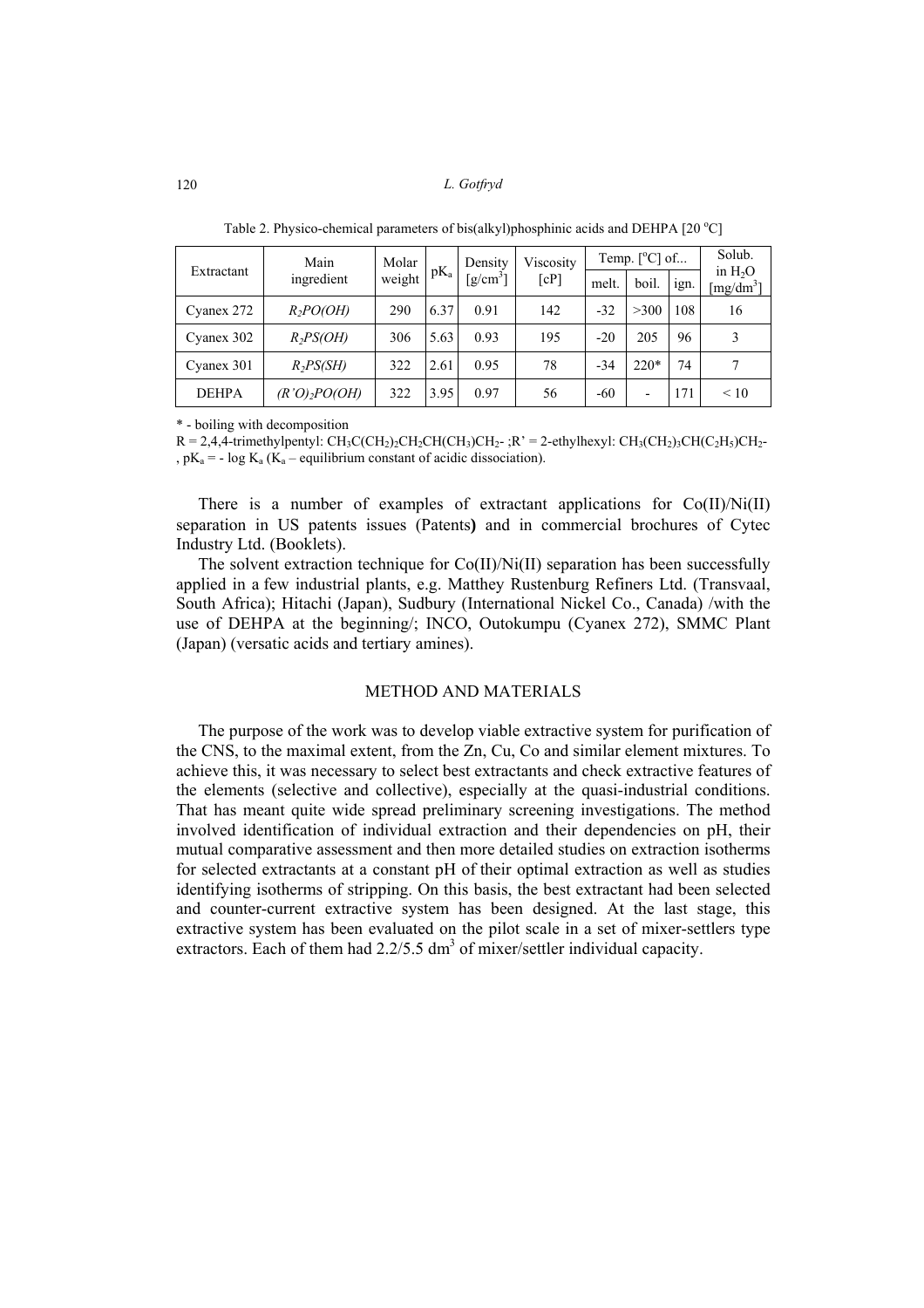### PERCENT OF EXTRACTION VS. PH AND CLASSICAL EXTRACTION ISOTHERMS

Typical conditions of extraction were as follows:

- pure metal salt concentration  $0.02$  to 0.10 M,
- neutralizing agent  $-5.0$  M NaOH pure solution,
- ambient temperature (about  $20^{\circ}$ C),
- time of stirring 10 minutes, also after each dose of NaOH solution added.

The percent of extraction measurements were performed by mixing a quite large volume sample of single metal sulphate solution with an equal sample of extractant (typically  $0.350:0.350 \text{ dm}^3/\text{dm}^3$  at the beginning), then a sequential adding of small volumes of neutralizing agent  $(1.0 \text{ cm}^3)$  and taking aliquot samples  $(25 \text{ cm}^3)$  of both phases at every extraction equilibrium stage obtained.

To explore extraction and stripping isotherms, reacting phases were mixed together at a few various organics (O) to aqueous (A) volume ratios (typically from  $O:A = 10:1$ to 1:10), to pick up a range of data: pairs of metal ion concentrations in both phases at consecutive extraction equilibria. If extraction itself was investigated, additionally, in all cases, small amounts of concentrated neutralizing agent were added to reach desired equilibrium pH level. For the stripping isotherm, the organic phase (extractant), was preliminary loaded with the metal ion at their individual optimal conditions, and then it was contacted with the solution of the chosen acid  $(H_2SO_4)$ with an arbitrary fixed initial concentration (typically 1.0 or 2.0 M).

#### CROSS-CURRENT EXPERIMENTS ON THE LABORATORY SCALE

The step by step investigation of extractive process should cover, as the next stage, laboratory experiments of chosen character (typically counter-current one). Details of such type of experiment could be found in literature (Gotfryd and Szymanowski 2004). Here, because of the simplicity of the extractive conditions, they were substituted by simpler cross-current ones, bearing information useful enough to design the pilot step of the counter-current experiment. They were performed under typical conditions of mixing time and temperature. Details are described in *Results* section.

#### COUNTER-CURRENT (C-C) EXPERIMENTS ON PILOT SCALE

A real C-C experiment of continuous character has been performed using a pilot plant equipment, consisting of a train of mixer-settler type extractors, arranged to exercise an optimal extractive system, developed in the previous laboratory steps of investigations. This was a configuration of the 1-2-0-2 type, consisting of one stage of extractant conditioning, two stages of extraction and two stages of stripping (without scrubbing). The reactors had the  $2.2/5.5$  dm<sup>3</sup> mixer/settler individual capacity. The value of pH was maintained automatically at the desired levels of 5.0-5.5 by controlled addition of 2.5 M NaOH solution.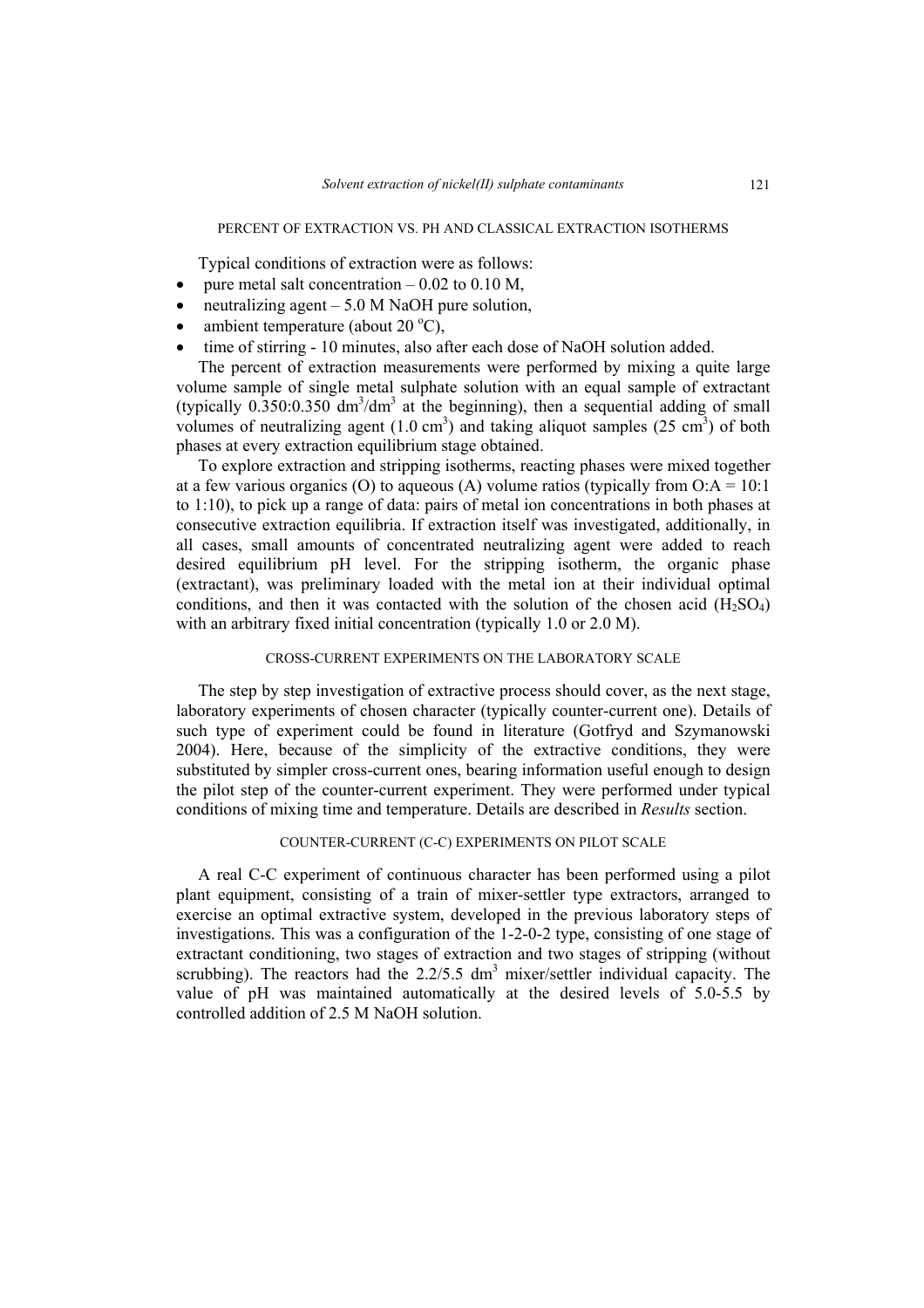## **MATERIALS**

A series of extractants has been examined: DEHPA, Cyanex 272, Cyanex 302, Cyanex 301, LIX 54-100 (1-phenylnonandione-1,3), LIX 64N (2-hydroxy-5 nonylbenzophenone oxime), LIX 84-I (2-hydroxy-5-nonylacetophenone oxime) and also DIPSA (di(3,5-isopropyl)salicylic acid) / Cyanex 471X (tributylphosphine sulphide) combination. They were used as 0.2 M solution in kerosene-like dissolvents (Escaid 110 or Escaid 120 /Exxon/).

Preliminary experiments (pH dependencies and extraction/stripping isotherms) were performed using individual synthetic solutions of  $Zn(II)$ ,  $Cd(II)$ ,  $Cu(II)$ ,  $Co(II)$ and Ni(II) sulphates (pure). Main pilot trials of technological character were performed with a real CNS solution. It was prepared by leaching/dissolution of the technical CNS in hot deionised water and oxy-hydrolytic purification from iron, manganese, arsenic and further similar elements. The chemical compositions of the CNS and prepared nickel solutions are shown in Table 3.

|            | Element       | Ni   | Co     | Cu   | Zn   | Pb     | Ca   | Mg    | Fe          | As      | $H_2O$ |
|------------|---------------|------|--------|------|------|--------|------|-------|-------------|---------|--------|
| <b>CNS</b> | $\frac{0}{0}$ | 29.4 | 0.52   | 0.58 | 0.15 | 0,012  | 1,19 | 0,080 | 0.60        | 0,075   | 3,02   |
|            |               | 74.3 | 1.14   | 0.90 | 0.27 | 0.0033 | 0.64 | 0.20  | ${}< 0.001$ | 0.0007  |        |
| ∠          | $g/dm^3$      | 72.0 | $\sim$ | 1.48 | 0.34 | 0.011  | 0.50 | 0.21  | 0.36        | < 0.005 |        |

Table 3. Crude nickel(II) sulphate (CNS) and its preliminary purified feed solutions (1, 2), directed to further extractive purification

## RESULTS AND ANALYSES

#### EXTRACTION VERSUS pH

Typical results of extraction versus pH measurements are presented on Figure 1, showing selected metal extraction curves obtained for Cyanex 272.

The horizontal line at the level of 50 % extraction cuts the isotherm curves and indicates the individual values of  $pH<sub>50%</sub>$  for each metal cation extracted, a parameter characterising the extractant-metal mutual behaviour. All of the values obtained during investigation with a few selected cations extracted from sulphate solutions with various 0.2 M extractants, are gathered in Table 4.

Treating the value of  $\Delta pH_{50\%} = pH_{50\%}(Ni) - pH_{50\%}(Co)$  as an indicator of impurities vs. Ni(II) separation ability, it was easy to state, that the optimal extractant, with characteristics suitable for the Ni(II) purification from Co(II) ( $\Delta pH_{50\%} = 1.7$ ), Zn(II) and Cu(II), is Cyanex 272. The next ones, but less effective, can be Cyanex 302 (0.8), Cyanex 301 (0.7) and DEHPA (0.6). All three LIX and DIPSA/Cyanex 272 combinations were eliminated as potential extractants of Ni(II) contaminants, as having too high  $pH_{50\%}$  level of the Zn(II) extraction.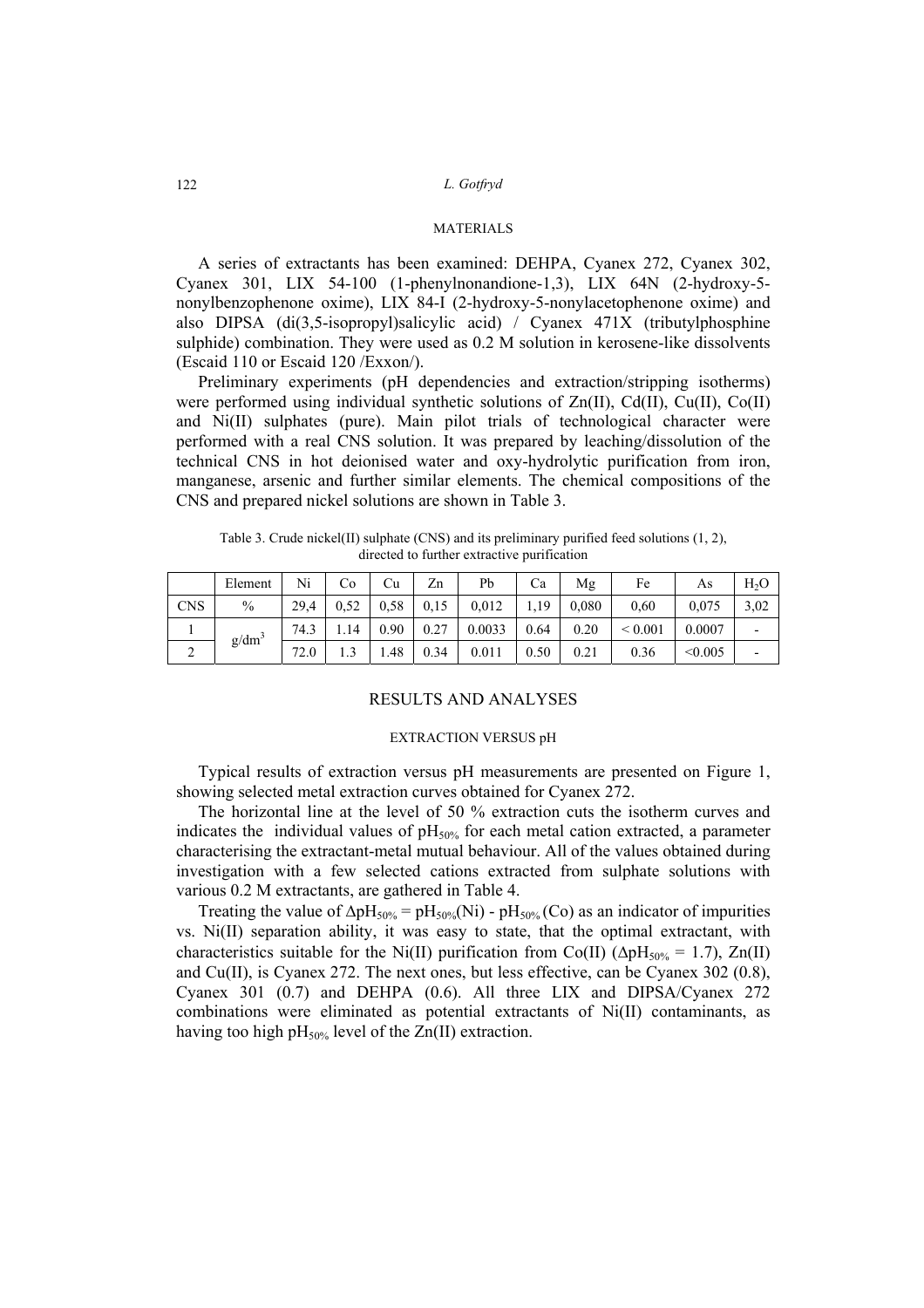

Fig. 1. Extraction of metal cations with 0.2 M Cyanex 272. Dissolvent - Escaid 110 (Exxon); temp. 20  ${}^{\circ}C$ ; mixing time – 10 min.; metal salts conc. as indicated in table 4 and Pb<sup>2+</sup> as 0.05 M lead(II) nitrate

| Extractants              | Salt conc.<br>[mol/dm <sup>3</sup> ] |        | $\rm{pH}_{50\%}$         |                          |     |                          | $\Delta$ pH <sub>50%</sub> |
|--------------------------|--------------------------------------|--------|--------------------------|--------------------------|-----|--------------------------|----------------------------|
| (concentration $-0.2$ M) | (sulphates)                          | Zn     | C <sub>d</sub>           | Cu                       | Co  | Ni                       | $Ni-Co$                    |
| Cyanex 272               | 0.10                                 | 2.75   | 5.9                      | 3.3                      | 5.0 | 6.7                      | 1.7                        |
| Cyanex 302               | 0.02                                 | 1.4    | 0.5                      | $\overline{\phantom{a}}$ | 3.4 | 4.2                      | 0.8                        |
| Cyanex 301               | 0.10                                 | $-0.5$ | 1.3                      | < 1.0                    | 0.7 | 1.4                      | 0.7                        |
| <b>DEHPA</b>             | 0.10                                 | 1.8    | 3.1                      | 3.1                      | 3.6 | 4.2                      | 0.6                        |
| DIPSA/Cyanex 471X*       | 0.05                                 | 5.1    | 4.3                      | 3.8                      | -   | $\overline{\phantom{a}}$ |                            |
| LIX 54-100               | 0.05                                 | 6.32   | $\overline{\phantom{0}}$ |                          | -   | $\overline{\phantom{0}}$ |                            |
| $LIX$ 64 $N$             | 0.05                                 | 5.92   | $\overline{\phantom{a}}$ | $\overline{\phantom{0}}$ | -   | ٠                        |                            |
| <b>LIX 84-I</b>          | 0.05                                 | 6.13   | -                        | $\overline{\phantom{0}}$ | -   | ٠                        |                            |

Table 4. Equilibrium pH of 50 % extraction of metal cations

\* - dissolved in Solvesso 150 (Exxon)

## ISOTHERMS OF EXTRACTION OF CO(II) AND OTHER CNS CONTAMINANTS

Cyanex 272 and Cyanex 302 were proven as the Co(II) extractants by comparing their extraction (from 0.1 M CoSO<sub>4</sub> pure solutions) and stripping (with  $2 M H_2SO_4$ pure solution) isotherms. They showed, by comparison of the McCabe-Thiele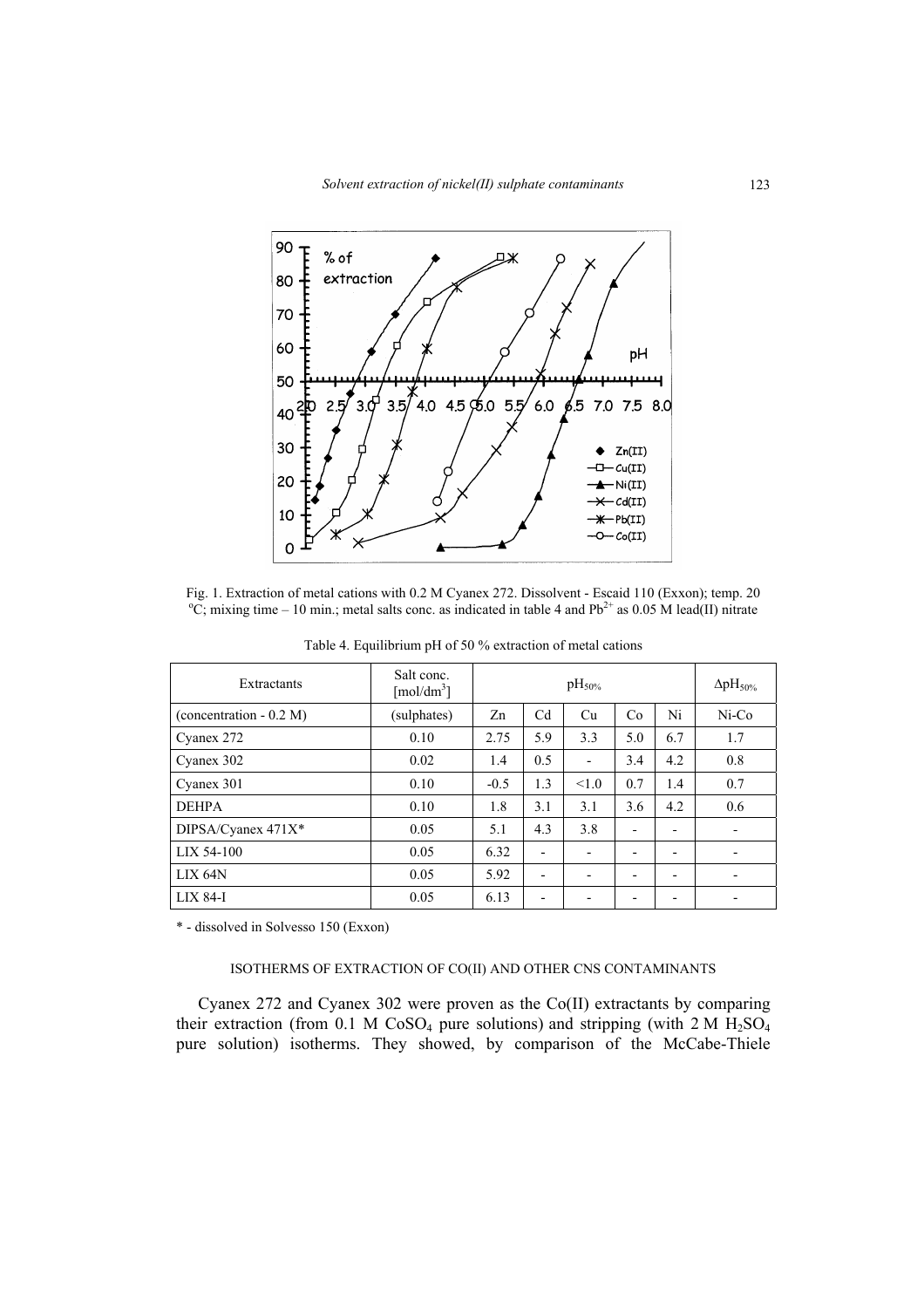constructions, plotted for the counter-current extractive systems, that Cyanex 272 is the more effective extractant, especially from the stripping conditions point of view. A number of counter-current stages necessary to obtain almost total solution purification and complete Co(II) stripping had been found. They are as follows: 2/3 for Cyanex 302 and 2/2 for Cyanex 272 (extraction/stripping). The last system has been fixed as a basic one for the execution of the next steps of investigations, covering real continuous experiments, performed on a small pilot plant installation.

## ISOTHERMS OF COMMON EXTRACTION VS. pH

The first step of investigation on the natural solution of a semi-industrial origin were measurements of common extraction isotherms of all important impurities. The results in Table 5 illustrate characteristic behaviour of the contaminants of the crude nickel sulphate. All of them are step-by-step eliminated from the  $NiSO<sub>4</sub>$  solution with rising pH, and there is seen their characteristic sequence:  $Zn(II) > Fe(II) > Cu(II) >$  $Co(II)$ .

A perfect repetition of this experiment with solution 2, having a decreased level of the initial Fe(II) concentration to 0.08  $g/dm^3$ , has led to almost the same result without any physical difficulties. Separation of reacting phases was also good.

|   | pН   | Concentrations in aqueous solution $[g/dm^3]$ |        |              |               |  |  |  |  |  |
|---|------|-----------------------------------------------|--------|--------------|---------------|--|--|--|--|--|
|   |      | Co(II)                                        | Cu(II) | Fe(II)       | Zn(II)        |  |  |  |  |  |
|   | 2.13 | 1.21                                          | 1.44   | 0.24         | 0.28          |  |  |  |  |  |
| 2 | 2.92 | 1.21                                          | 1.41   | 0.033        | 0.044         |  |  |  |  |  |
|   | 3.91 | 1.18                                          | 1.16   | 0.065        | 0.0018        |  |  |  |  |  |
| 4 | 4.95 | 0.49                                          | 0.10   | 0.02         | ${}_{0.0002}$ |  |  |  |  |  |
|   | 6.05 | 0.033                                         | 0.007  | ${}_{0.001}$ | ${}< 0.0001$  |  |  |  |  |  |

Table 5. Extraction of CNS contaminants versus equilibrium pH

Stationary experiments on solution 2 (table 3; Ni = 72 g/dm<sup>3</sup>); 0.2 M Cyanex 272/Escaid 110; O:A volumetric ratio = 1:1; time of mixing - 10 min.; temperature - 20 °C; 25 % NH<sub>3</sub> as neutralising agent; "lazy" phases disengagement

#### CLASSICAL ISOTHERMS OF COMMON EXTRACTION OF ALL IMPORTANT CONTAMINANTS OF CNS

The investigations were performed on the purified CNS solution 2 (Table 3) by the method described in the *Procedures* section. The results are shown on Figure 2.

The presence of Zn(II) and Fe(II) depresses extraction of Cu(II) and Co(II) but all of them can be extracted commonly when proper values of pH and organic-to-aqueous ratio is maintained, covering a necessary capacity to contain all of them. As previously, the presence of  $Fe(II)$  was the reason of some problems with phase separations, therefore it should be removed before extraction.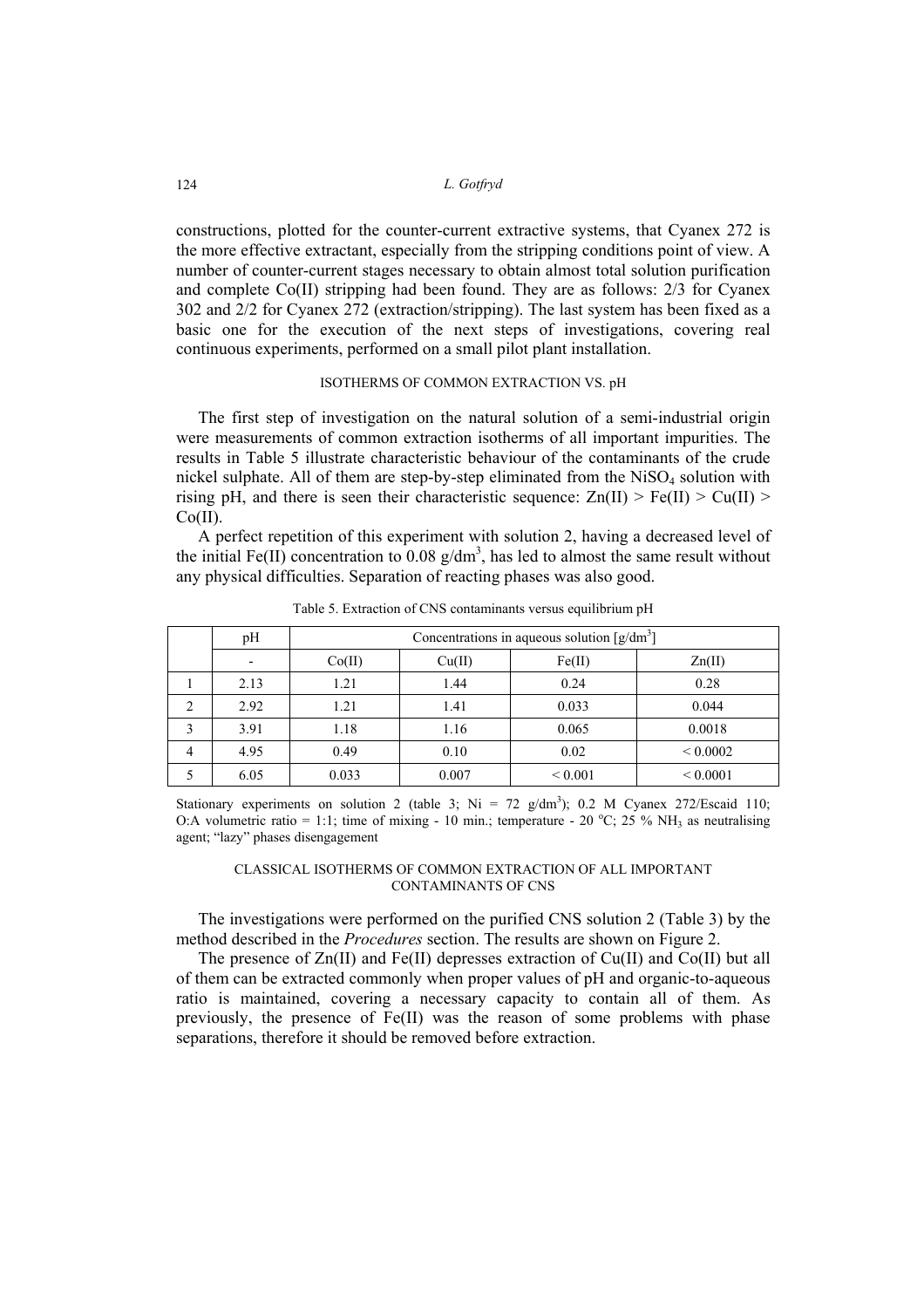

Fig. 2. Isotherms of common extraction of CNS contaminants. Vertical lines indicate initial levels of contaminants (solution  $2$  - table 3); temp.  $20^{\circ}$ C; mixing time - 10 min.

#### CROSS-CURRENT LABORATORY EXPERIMENTS

Instead of rather laborious counter-current extractive experiments (described in details by Gotfryd and Szymanowski, 2004), simple laboratory tests of the crosscurrent character confirmed possibilities of easy common extraction of all the CNS contaminants. The extractant was preliminary prepared by contact with the  $Na<sub>2</sub>SO<sub>4</sub>$ solution and adjusting pH with 5.0 M NaOH solution to the level of 7.0 and then contacted one, two or three times with the solution 1 (Table 3). The results and other conditions are shown in Table 6.

## COUNTER-CURRENT EXPERIMENTS

A laboratory step of counter-current extraction of CNS contaminants was skipped, basing on the results shown in Table 6. An experiment using the pilot counter-current equipment, consisting of five mixer-settler type extractors, was performed.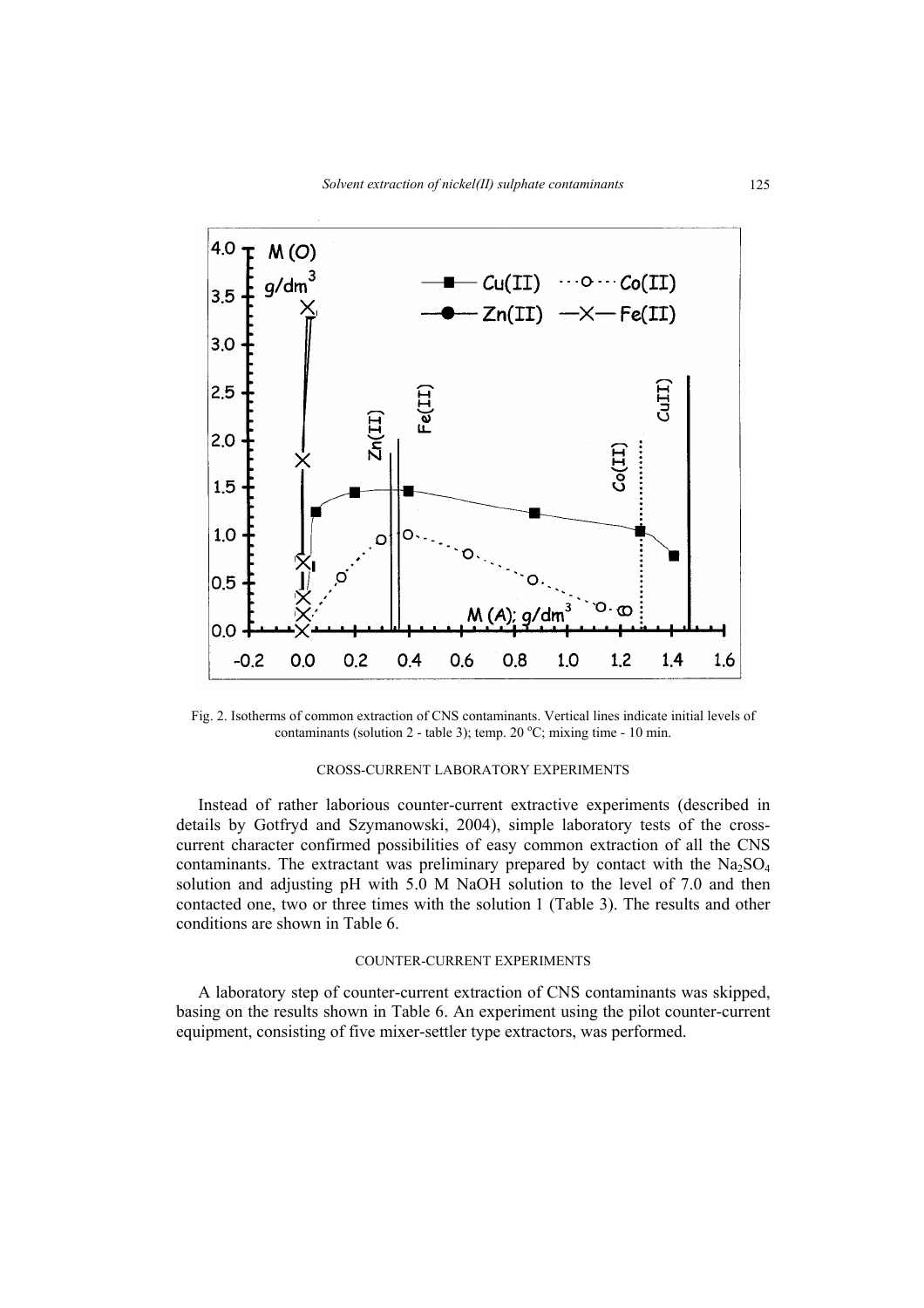| Step |           | П                                     | Ш   |             | П              | Ш                        | Last step       |
|------|-----------|---------------------------------------|-----|-------------|----------------|--------------------------|-----------------|
|      |           | O: A                                  |     |             |                | Co(A)                    |                 |
| No.  |           | phase ratios $\left[dm^3/dm^3\right]$ |     |             | equilibrium pH |                          | $[g/dm^3]$      |
|      | 1:2       |                                       |     | $4.8 - 5.0$ |                | $\overline{\phantom{a}}$ | $0.1 - 0.2$     |
|      | $\cdot$ 2 | 1:2                                   |     | $4.8 - 5.0$ | $5.2 - 5.4$    |                          | $0.017 - 0.020$ |
|      | $\cdot$ 2 | $\cdot$ 1                             |     | 4.8         | 5.45           |                          | 0.008           |
|      | $\cdot$ 2 | 1:2                                   | 1:2 | 4.9         | 5.0            | 5.1                      | ${}< 0.001$     |
|      | $\cdot$ 1 | $\ddot{\phantom{0}}$                  |     | 4.8         | 5.4            |                          | ${}< 0.001$     |

Table 6. Cross-current extraction of CNS contaminants

Extractant: 0.2 M Cyanex 272 / Escaid 110; feed: solution 1 (table 3); temperature - 20 °C; time of mixing – 10 min.; pH regulated with 2.5 M NaOH.



Fig. 3. Continuous counter-current extractive system designed for CNS purification. Extractant: 0.2 M Cyanex 272 / Escaid 110; feed: solution 1 (table 3)

They were arranged into the 1-2-0-2 counter-current system. The figures designate numbers of necessary extractive stages for all extractive processes, contributing to the whole procedure, consisting of conditioning – extraction itself - washing – stripping. A scheme of the designed extractive system is shown Figure 3. As the feed Solution 1 (Table 3) was used.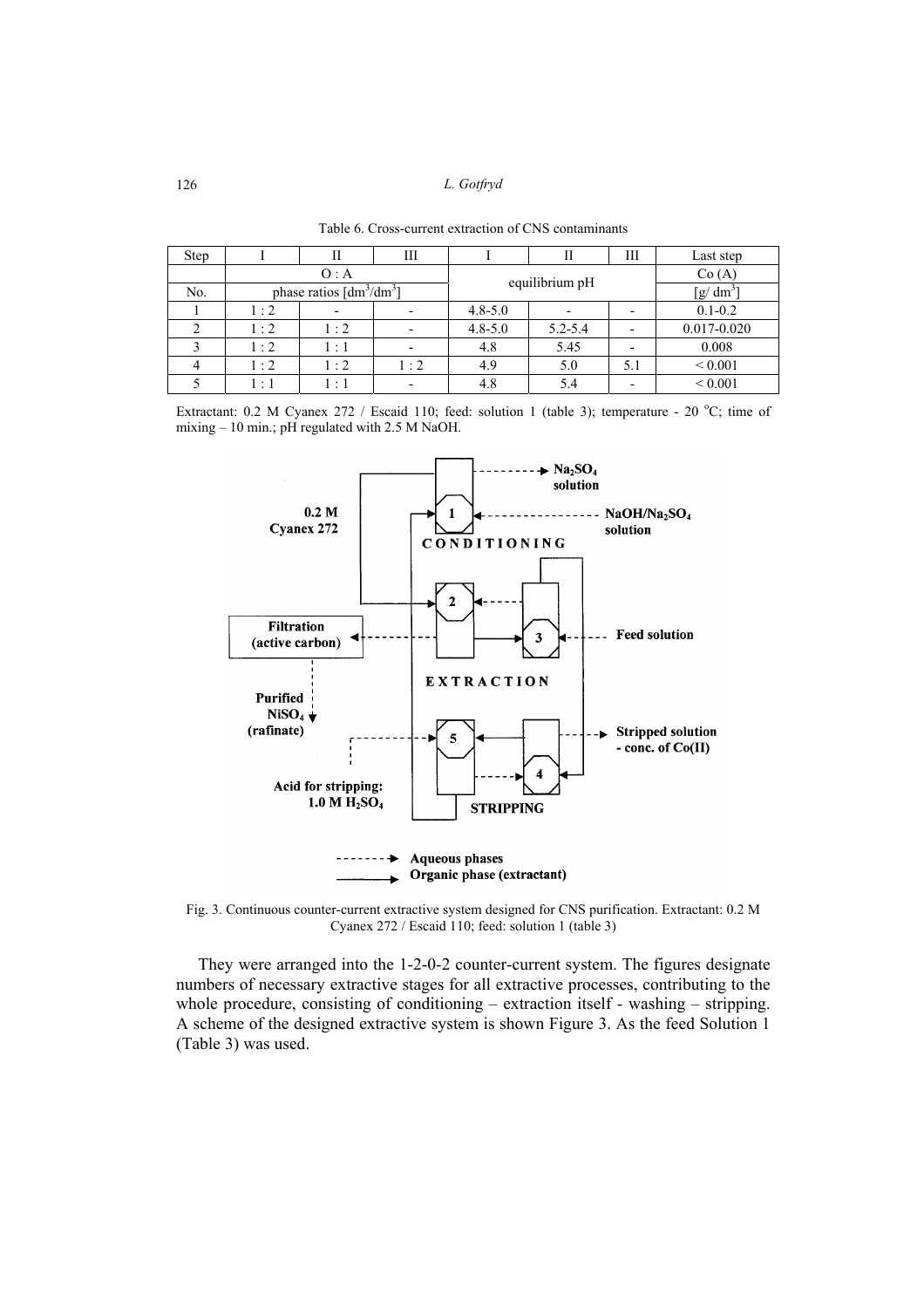After reaching and stabilizing the optimal conditions, the level of  $Co(II)$  in the purified NiSO<sub>4</sub> solution was as low as  $\leq 0.01$  g/dm<sup>3</sup> and concentrate of metals was totally neutralized. The compositions of the both resulting solutions are shown in Table 7.

Table 7. Composition of the samples of stripped solution (Co concentrate) and Ni rafinate, taken at optimal conditions of pilot plant extractive experiment

|                                                   | Co(II)          | Cu(II)       | Ni(II)                        | $\text{Zn(II)}$<br>$\sim$ | Mg(II) | Ca(II) |      | pΗ   |
|---------------------------------------------------|-----------------|--------------|-------------------------------|---------------------------|--------|--------|------|------|
| Co concentrate                                    | 272<br><u>.</u> | 10 າ<br>10.J | $\Omega$<br>6.U               | J.J                       | 1.0    | U.     |      | ر. ر |
| $\mathbf{v}$<br>$\sim$<br>N <sub>1</sub> rafinate | 0.005           | 0.001        | $\overline{\phantom{a}}$<br>∼ | 0.001                     |        | v.∠    | g/dm | J.L  |

## DISCUSSION AND CONCLUSIONS

The obtained results confirmed an expectation, that Cyanex 272 is the most adequate extractant for the purpose for which the investigations had been carried out – that's to find an extractive purification method for crude nickel(II) sulphate, enabling its most common contaminants  $(Zn(II), Cu(II))$  and  $Co(II))$  removal. 0.2 M Cyanex 272 in Escaid 110 (Exxon) has been used for all further investigations.

The presence of Fe(II) is the reason of important physical disturbances at the phase border of the reacting media and additionally, taking into account that Fe(III) is known as being extracted very strongly, both cationic forms of iron should be removed from solutions directed to the extractive purification. The oxy-hydrolysis seems to be a good enough method for their removal (along with manganese and arsenic) before applying the solution to further purification by extraction. Ammonia could be used as a neutralizing agent in diluted Ni(II) solutions. To avoid the precipitation of mixed  $Ni(II)/NH<sub>4</sub>(I)$  sulphates, the concentrated (2.5-5 molar) solution of NaOH should be chosen for more concentrated solutions of NiSO4.

The shapes of extraction isotherms, analysed by the McCabe-Thiele pattern, and results of simplified laboratory cross-counter experiments has led to designing an extractive system, consisting of one-step extractant conditioning, two steps of extraction (without washing) and two steps of stripping  $(1-2-0-2$  type of countercurrent system). This has been successfully examined on pilot scale apparatus, giving purified NiSO<sub>4</sub> solution and Co(II) concentrate suitable for further extractive purification.

#### ACKNOWLEDGEMENTS

Investigations had been partially performed due to a Polish Committee of Scientific Research grant No. 1020/T08/2004/27.

#### REFERENCES

AGATZINI-LEONARDOU S. AND TSAKIRIDIS P., (1997); *Simultaneous Cobalt and Magnesium Extraction from Nickel Sulphate Solutions*; Proc. of the XX IMPC - Aachen, 1997, September 21-26.